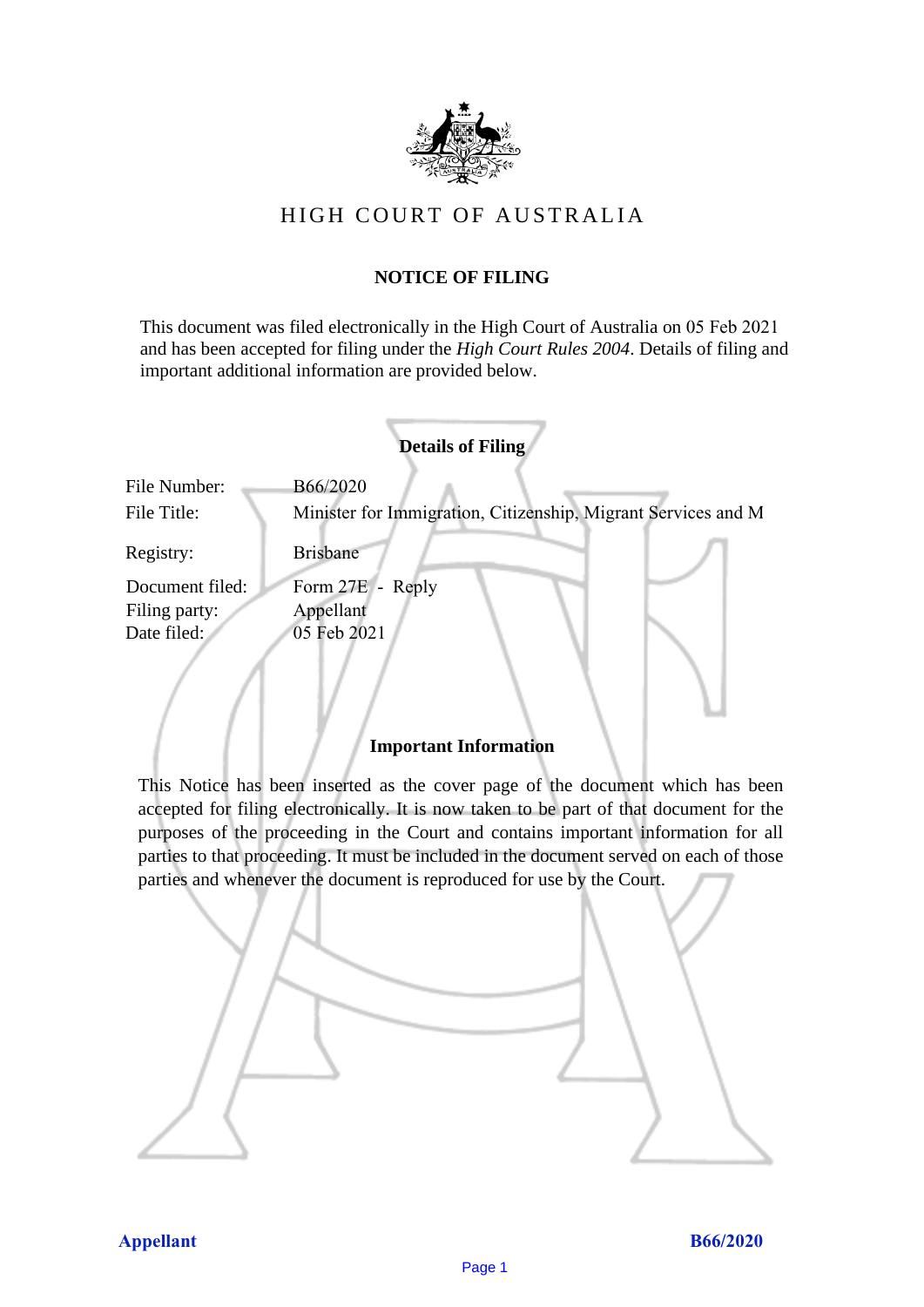### B66/2020

B66 of 2020

### IN THE HIGH COURT OF AUSTRALIA B66 of 2020 BRISBANE REGISTRY BRISBANE REGISTRY

## **MINISTER FOR IMMIGRATION, CITIZENSHIP,**  MINISTER FOR IMMIGRATION, CITIZENSHIP, **MIGRANT SERVICES AND MULTICULTURAL**  MIGRANT SERVICES AND MULTICULTURAL **AFFAIRS**  AFFAIRS

Appellant Appellant

### **DEANNE LYNLEY MOORCROFT**  DEANNE LYNLEY MOORCROFT

Respondent Respondent

10

## **APPELLANT'S REPLY**  APPELLANT'S REPLY

#### **I. SUITABLE FOR PUBLICATION** SUITABLE FOR PUBLICATION I.

1. These reply submissions are in a form suitable for publication on the internet. These reply submissions are in <sup>a</sup> form suitable for publication on the internet. APPELLANT<br>
1. SUITABLE FOR PUBLICATION<br>
1. These reply submissions are in a form s<br>
II. REPLY<br>
"Removed or deported from another country" 1.

#### **II. REPLY** REPLY I.

### *"Removed or deported from another country"*

- 2. The respondent contends ([3], [43], [53]ff, [63]) that the meaning of the second limb The respondent contends ([3], [43], [53] ff, [63]) that the meaning of the second limb of paragraph (d) of the expression BCNC ("removed … from another country") of paragraph (d) of the expression BCNC ("removed ... from another country'') 20 "does not fall for determination in these proceedings" and that, in any event, it "does not fall for determination in these proceedings" and that, in any event, it should be read as including the additional word "*lawfully*" or "*validly*" (cf. AS [13]). should be read as including the additional word "lawfully" or "validly" (cf. AS [13]). 2.
- 3. The first contention is only trivially true, in that the delegate's decision was not The first contention is only trivially true, in that the delegate's decision was not based on the respondent having been removed from "another country". However, based on the respondent having been removed from "another country". However, the second limb of paragraph (d), expressed in identical language, obviously bears the second limb of paragraph (d), expressed in identical language, obviously bears on the construction of the first. If the second limb is not sensibly construed as if it contained the additional word "*lawfully*" etc, then the "sound rule of construction" addressed at AS [47] would strongly suggest that the first limb is likewise not so addressed at AS [47] would strongly suggest that the first limb is likewise not so construed. Also, the respondent's second contention contradicts her concession in the Court below (see AS [20.2] and fn 12), represented by the same solicitor. the Court below (see AS [20.2] and fn 12), represented by the same solicitor. **INTIFATION INTERFERENCE INTERFERENCE INTO A USE THE USE CONTRIGUES INTO A USE THE USE CONTROL INTERFERENCE AND MULTICLY TRANSPORT CONTROL INTERFERENCE AND MULTICLY TRANSPORT (ESPECIENCE AND MULTICLY MOORCROFT)<br>
PEARLS AN** 3.

20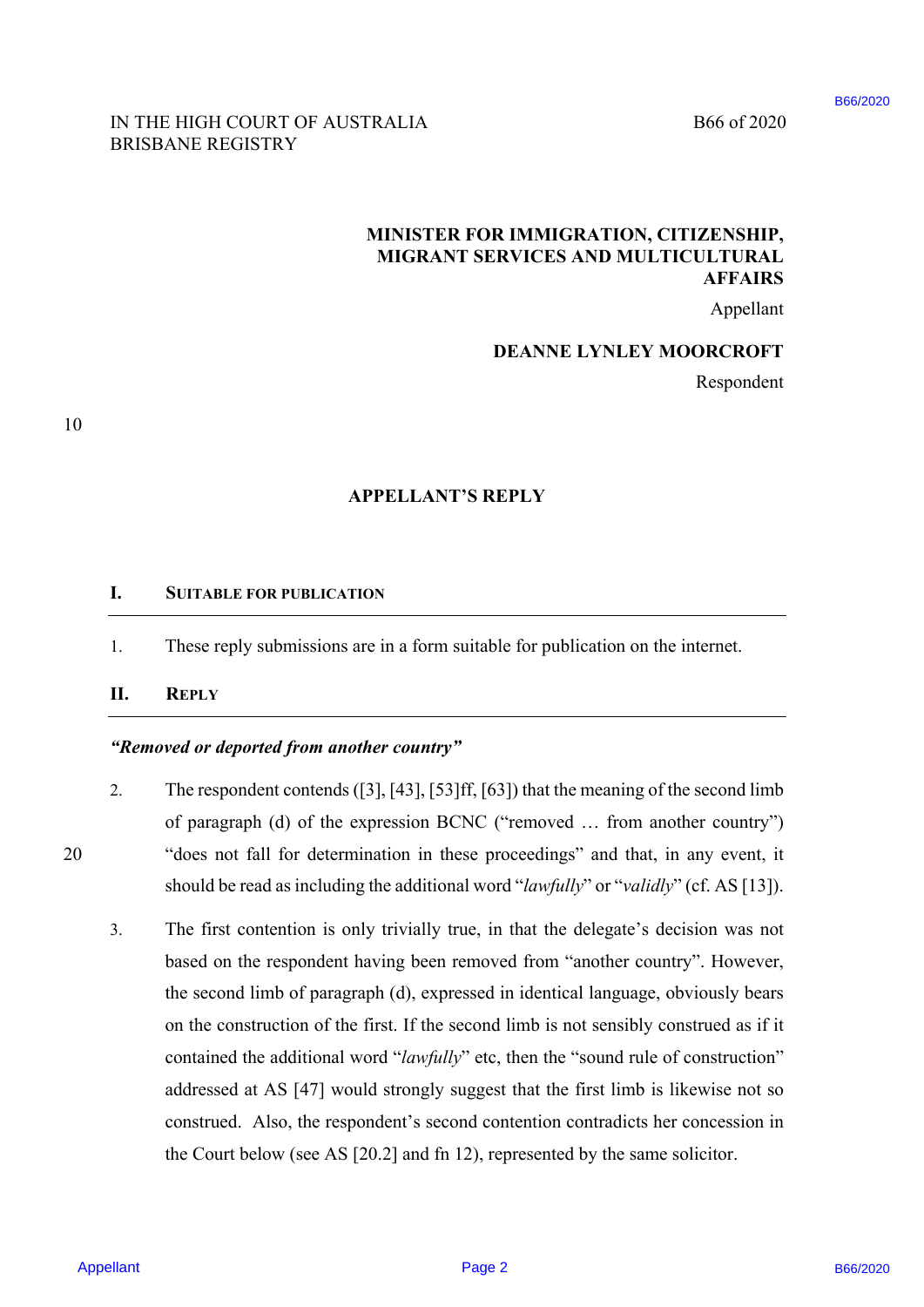4. The issue is not whether, consistently with the act of state doctrine, a court can The issue is not whether, consistently with the act of state doctrine, <sup>a</sup> court can "come to a conclusion about the legality of a foreign governmental act where it is "come to <sup>a</sup> conclusion about the legality of <sup>a</sup> foreign governmental act where it is necessary to the determination of a particular issue in the case" (cf. RS [54] ff). necessary to the determination of a particular issue in the case" (cf. RS [54] ff). (There will be occasions when an Australian court must do so in order to determine (There will be occasions when an Australian court must do so in order to determine a proceeding before it.<sup>1</sup>) The issue, instead, is one of construction. One of the reasons for not construing the second limb of paragraph (d) of the definition of BCNC as if it contained the additional word "*lawfully*" etc. is that that construction would require the Minister on occasion to come to such a conclusion (and a court would require the Minister on occasion to come to such a conclusion (and <sup>a</sup> court on occasion to review that conclusion), and that considerations of international on occasion to review that conclusion), and that considerations of international 10 comity militate against requiring this, where a constructional choice is available.<sup>2</sup>

2

5. Furthermore, the second limb of paragraph (d) must have a single meaning. Furthermore, the second limb of paragraph (d) must have a single meaning. Accordingly, it is distracting for the respondent to evoke a supposedly "easy case", Accordingly, it is distracting for the respondent to evoke <sup>a</sup> supposedly "easy case"', akin to the present, where a court record is produced indicating that a removal was akin to the present, where <sup>a</sup> court record is produced indicating that a removal was unlawful (cf. RS [58], see also [51]). The Minister does not "assum[e] that foreign unlawful (cf. RS [58], see also [51]). The Minister does not "assum[e] that foreign governmental acts are always complex" (RS [62]). But the respondent's governmental acts are always complex" (RS [62]). But the respondent's construction must be tested against the possibility of any claims of illegality that construction must be tested against the possibility of any claims of illegality that might be made. It is not fanciful, for example, to suppose an applicant claiming that might be made. It is not fanciful, for example, to suppose an applicant claiming that their removal from another country was unlawful because the law requiring it was their removal from another country was unlawful because the law requiring it was itself invalid. It should not readily be supposed that Parliament intended that the 20 Minister would be called on to assess such a claim, having regard to principles of Minister would be called on to assess such <sup>a</sup> claim, having regard to principles ofinternational comity, as well as the difficulty of such assessments being made in the international comity, as well as the difficulty of such assessments being made in the circumstances in which such visa decisions are at least typically made<sup>3</sup> (cf. RS [63]). 4. The test is tot odeleter, consistently with the act of the declining a court of  $\sim$  courts of  $\sim$  courts of  $\sim$  courts of  $\sim$  courts of  $\sim$  courts of  $\sim$  courts of  $\sim$  courts of  $\sim$  courts of  $\sim$  consistents o

### Definitions of "remove" and "removee"

6. To the extent that the definition of "remove" in section  $5(1)$  is relevant (cf. RS [15]), it supports the Minister's case. The definition only identifies the act of removal from it supports the Minister's case. The definition only identifies the act of removal from Australia; it says nothing as to legality. And the fact that the word "remove" where Australia; it says nothing as to legality. And the fact that the word "remove" where it appears in the second limb of paragraph (d) of the definition of BCNC obviously it appears in the second limb of paragraph (d) of the definition of BCNC obviously

1

10

20

<sup>1</sup> *Moti v The Queen* (2011) 245 CLR 456 at [51].<br><sup>2</sup> Cf. Plaintiff M68/2015 v Minister for Immigra

Cf. Plaintiff M68/2015 v Minister for Immigration and Border Protection (2016) 257 CLR 42 at  $[250]$ - $[252]$  (Keane J).<br>  $\frac{3}{2}$  As to RS [48] it may b

As to RS [48], it may be accepted that the Act does not exclude the possibility of an applicant for a As to RS [48], it may be accepted that the Act does not exclude the possibility of an applicant for aspecial category visa already holding another kind of visa – for example, a special purpose visa: see special category visa already holding another kind ofvisa — for example, <sup>a</sup> special purpose visa: see regulation 2.40 for the prescription of certain categories of persons with a prescribed status for the purpose of section 33 of the Act. But the proper interpretation of the definition of BCNC is more purpose of section 33 of the Act. But the proper interpretation of the definition of BCNC is more sensibly tested by reference to what may be recognised as the typical situation: that the visa applicant sensibly tested by reference to what may be recognised as the typical situation: that the visa applicant does not already have a visa. does not already have a visa.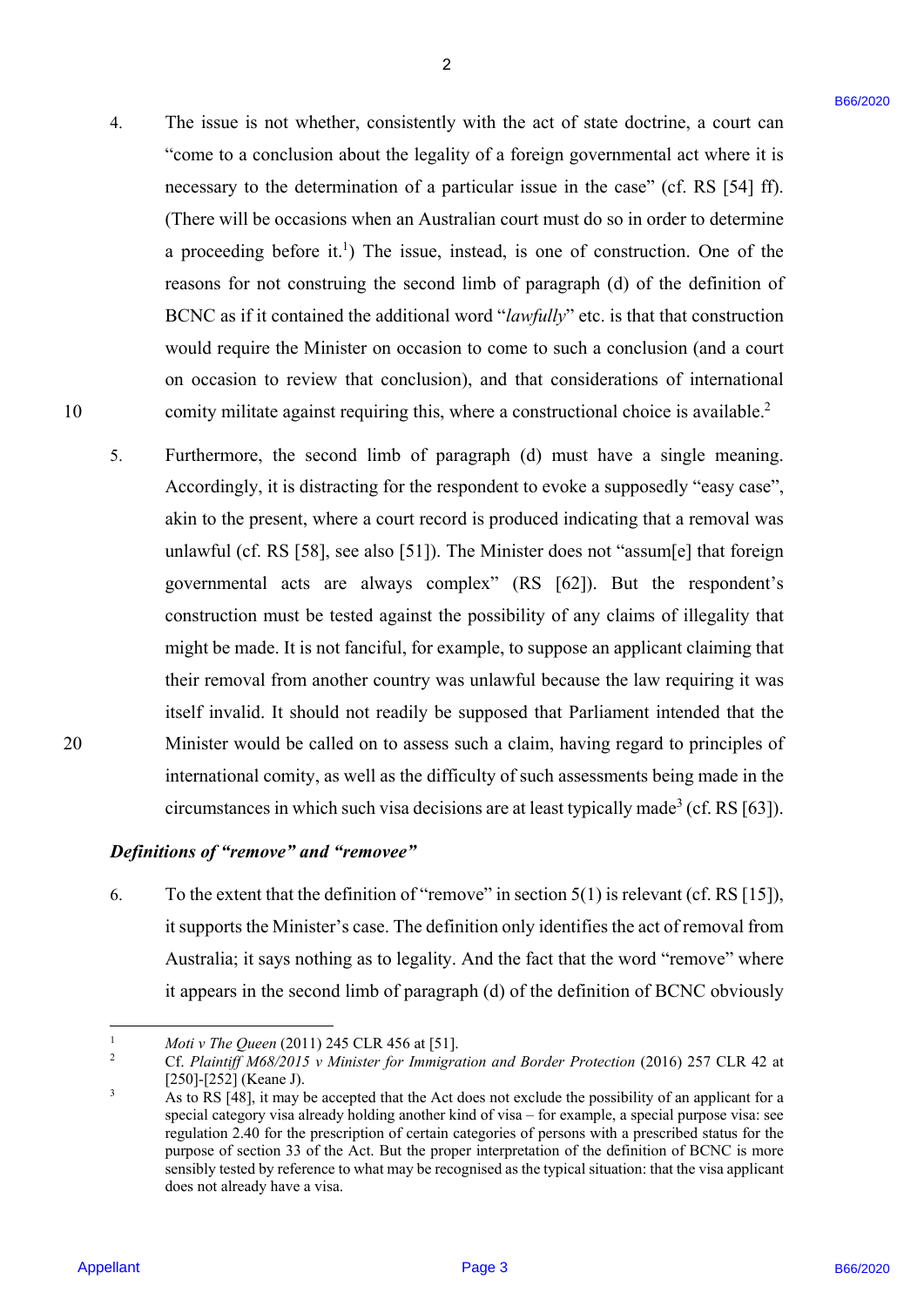cannot pick up the legal constraints in Division 8 of Part 2 (cf. definition of cannot pick up the legal constraints in Division <sup>8</sup> of Part 2 (cf. definition of"removee"), suggests that it refers to all acts and not only to those acts performed within inapplicable (Div 8 of Pt 2) or otherwise unidentified legal constraints.<sup>4</sup> The word "removee" (see RS [19] and see also *J* [31], [34], [35]) does not appear in word "removee" (see RS [19] and see also J [31], [34], [35]) does not appear in section 32 or the definition of BCNC.<sup>5</sup>

7. More generally, the respondent's arguments based on the definitions of these words More generally, the respondent's arguments based on the definitions of these words add little of assistance to the constructional question framed by the Minister at AS add little of assistance to the constructional question framed by the Minister at AS [29]-[31]. The respondent's assertion that her "physical removal did not constitute removal within the meaning of the Act" ([RS [18], see also [26]) begs the question. removal within the meaning of the Act" ([RS [18], see also [26]) begs the question. 10 Elsewhere, the respondent unhelpfully sidesteps (RS [23]) the Minister's Elsewhere, the respondent unhelpfully sidesteps (RS [23]) the Minister's submissions on the correct approach to the question, merely on the basis that the statutory context in *Brian Lawlor* differed (as the Minister recognised at AS [31]). statutory context in Brian Lawlor differed (as the Minister recognised at AS [31]). careas piek up the lagal conventions in Division 8 of Part 2 (cf. definition of<br>
"meanings"), anglesh that it carcital and case and are dualy to discussed purchased<br>
with incredibute (b) is  $\kappa$  if  $\kappa$  is a proportiona

# **Object of the Act expressed in section 4**

- 8. The object of the Act expressed at the extreme level of generality that it is in The object of the Act expressed at the extreme level of generality that it is in section  $4(1)^6$  – does not assist the respondent. That the Act provides for the removal of non-citizens (section 4(4)) says nothing as to content of particular criteria by of non-citizens (section 4(4)) says nothing as to content of particular criteria by which the Act in various provisions regulates "the coming into, and presence in, which the Act in various provisions regulates "the coming into, and presence in, Australia of non-citizens" (section  $4(1)$ ) (cf. RS [25]). It is common cause that the respondent required a visa to remain in Australia on her return, irrespective of the respondent required <sup>a</sup> visa to remain in Australia on her return, irrespective of the 20 fact that she was a lawful non-citizen when she was removed (RS fn 21). fact that she was a lawful non-citizen when she was removed (RS fn 21). 8.
- 20

10

### Paragraphs (a) to (c)

9. The respondent argues that paragraphs (a) to (c) of the definition of BCNC include 9. The respondent argues that paragraphs (a) to (c) of the definition of BCNC include acts (convictions etc) of foreign courts and, on that premise, argues that Parliament acts (convictions etc) of foreign courts and, on that premise, argues that Parliament

<sup>1</sup> 4 That diminishes the force of the respondent's contextual reliance on section 210, dealing with That diminishes the force of the respondent's contextual reliance on section 210, dealing with liability for the costs of removal (and deportation) from Australia. As to that section, it is "framed liability for the costs of removal (and deportation) from Australia. As to that section, it is "framed on the assumption" that, "ordinarily", a removal or deportation from Australia will have been lawfully conducted: cf. *Plaintiff M174/2016 v Minister for Immigration and Border Protection*  lawfully conducted: cf. Plaintiff M174/2016 v Minister for Immigration and Border Protection (2018) 264 CLR 217 at [45]. But Parliament is also to be taken to have understood that, if a person (2018) <sup>264</sup> CLR <sup>217</sup> at [45]. But Parliament is also to be taken to have understood that, if <sup>a</sup> person could not lawfully be removed, the person may take action to invoke a federal court's jurisdiction to could not lawfully be removed, the person may take action to invoke a federal court's jurisdiction to enjoin such removal. It is not absurd to construe the Act as imposing liability on a person for the cost enjoin such removal. It is not absurd to construe the Act as imposing liability on a person for the cost (in fact) of their removal (in fact), if they fail to enjoin it. Of course, the Commonwealth might also, (in fact) of their removal (in fact), if they fail to enjoin it. Of course, the Commonwealth might also, in appropriate circumstances, exercise its discretion not to enforce a person's liability.<br> **Example 18** appropriate it is used in a number of offence provisions (e.g., sections 232 and 233F) at

Rather, it is used in a number of offence provisions (e.g., sections 232 and 233E) and provisions Rather, it is used in a number of offence provisions (e.g., sections 232 and 233E) and provisions conferring certain powers on officers (e.g., sections 249 and 251).<br>
See Herzfeld & Prince Interpretation (2<sup>nd</sup> ed. 2020) at [7,901, and

See Herzfeld & Prince, *Interpretation* (2<sup>nd</sup> ed., 2020) at [7.90], and the cases cited therin.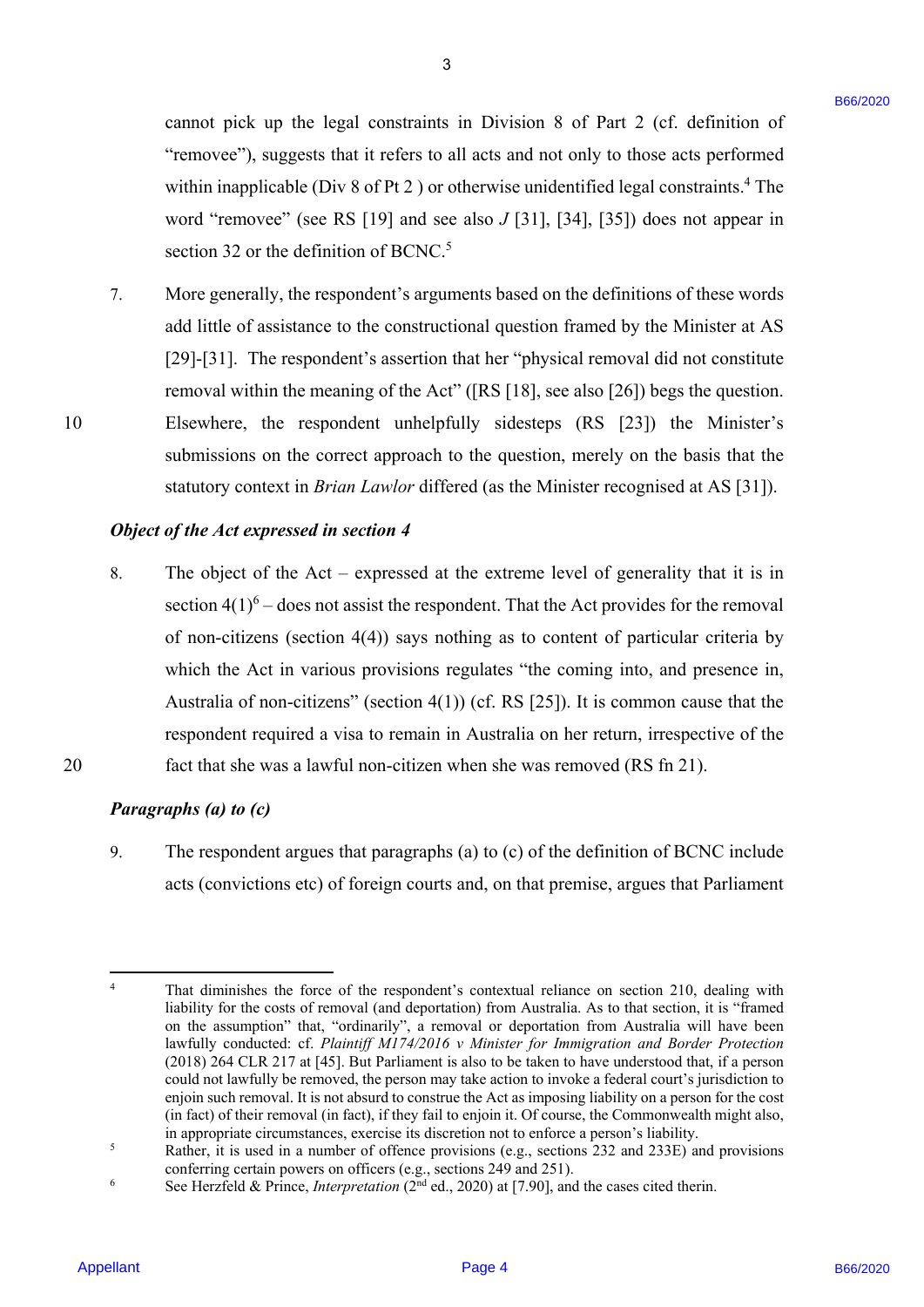must have contemplated that the Minister would on occasion be required to make must have contemplated that the Minister would on occasion be required to make assessments of the legality of foreign governmental acts (RS [38], [57], [60]). assessments of the legality of foreign governmental acts (RS [38], [57], [60]).

4

- However, there are significant differences between paragraphs (a) to  $(c)$  (on the one However, there are significant differences between paragraphs (a) to (c) (on the one hand) and paragraphs (d) (on the other). Paragraphs (a) to (c) deal with non-physical legal actions or events; whereas removal or deportation involves a physical action (albeit that the performance of that action may be subject to legal constraints). While (albeit that the performance of that action may be subject to legal constraints). While a judgment may be quashed,<sup>7</sup> and a "judgement reversed is the same as no judgment",<sup>8</sup> that is not so of a physical act of removal or deportation. As the Minister has previously explained (AS [15]), a physical act cannot be quashed. has previously explained (AS [15]), a physical act cannot be quashed. 10.
- 10 11. Accordingly, while paragraphs (a) to (c) may on occasion involve the Minister Accordingly, while paragraphs (a) to (c) may on occasion involve the Minister assessing whether there is an operative conviction or sentence of the relevant kind, assessing whether there is an operative conviction or sentence of the relevant kind, that is a relatively simple task: to assess whether a subsequent judgment of a foreign that is <sup>a</sup> relatively simple task: to assess whether a subsequent judgment of a foreign court has *reversed* the conviction. Importantly, in that respect, paragraphs (a) to (c) would only involve the Minister recognising that the foreign government *itself* (i.e., by its judicial arm) had reversed its original decision (i.e., by quashing a convction). by its judicial arm) had reversed its original decision (i.e., by quashing <sup>a</sup> convction). Paragraphs (a) to (c) would not require the Minister, for himself or herself, to sit in Paragraphs (a) to (c) would not require the Minister, for himself or herself, to sit in judgment of the legality of the action performed in fact by another government. judgment of the legality of the action performed in fact by another government. must have contemptated four the Minister would on accession be required to make<br>a so-control of the logality of forcing governmental acts (88 [38], [39], [60]).<br>
However, these use significant differences between the page 10 11.

### *Paragraph (e)*  Paragraph (e)

12. Paragraph (e) of the definition of BCNC provides no contextual support for the Paragraph (e) of the definition of BCNC provides no contextual support for the 20 suggestion that Parliament intended that the Minister may be required to make suggestion that Parliament intended that the Minister may be required to make assessments of the validity of foreign governmental action (cf. RS [50]). It merely assessments of the validity of foreign governmental action (cf. RS [50]). It merelyallows for the prescription of circumstances in which a person has been excluded allows for the prescription of circumstances in which a person has been excluded (in fact) from another country. Regulation 5.15 was also made after 1992 Reform (in fact) from another country. Regulation 5.15 was also made after 1992 Reform Act was made and could not control its meaning. Also, the regulation does not Act was made and could not control its meaning. Also, the regulation does not require assessments of the legality of conduct of foreign governments. require assessments of the legality of conduct of foreign governments. 12. 20

### *Legislative history*  Legislative history

13. The legislative history provides no meaningful guidance on the constructional 13. The legislative history provides no meaningful guidance on the constructional question raised by this appeal. It is wrong in principle to seek to construe paragraph question raised by this appeal. It is wrong in principle to seek to construe paragraph

<sup>-&</sup>lt;br>7 Compare, for example, section  $501(10)(a)$ , which expressly contemplates that a conviction or sentence (including a foreign conviction or sentence: see  $501(6)(e)$ ) is to be disregarded if the conviction has been quashed or otherwise nullified.<br><sup>8</sup> Commissioner for Raibyays (NSW) y Cayanough (1)

Commissioner for Railways (NSW) v Cavanough (1953) 53 CLR 220 at 225.